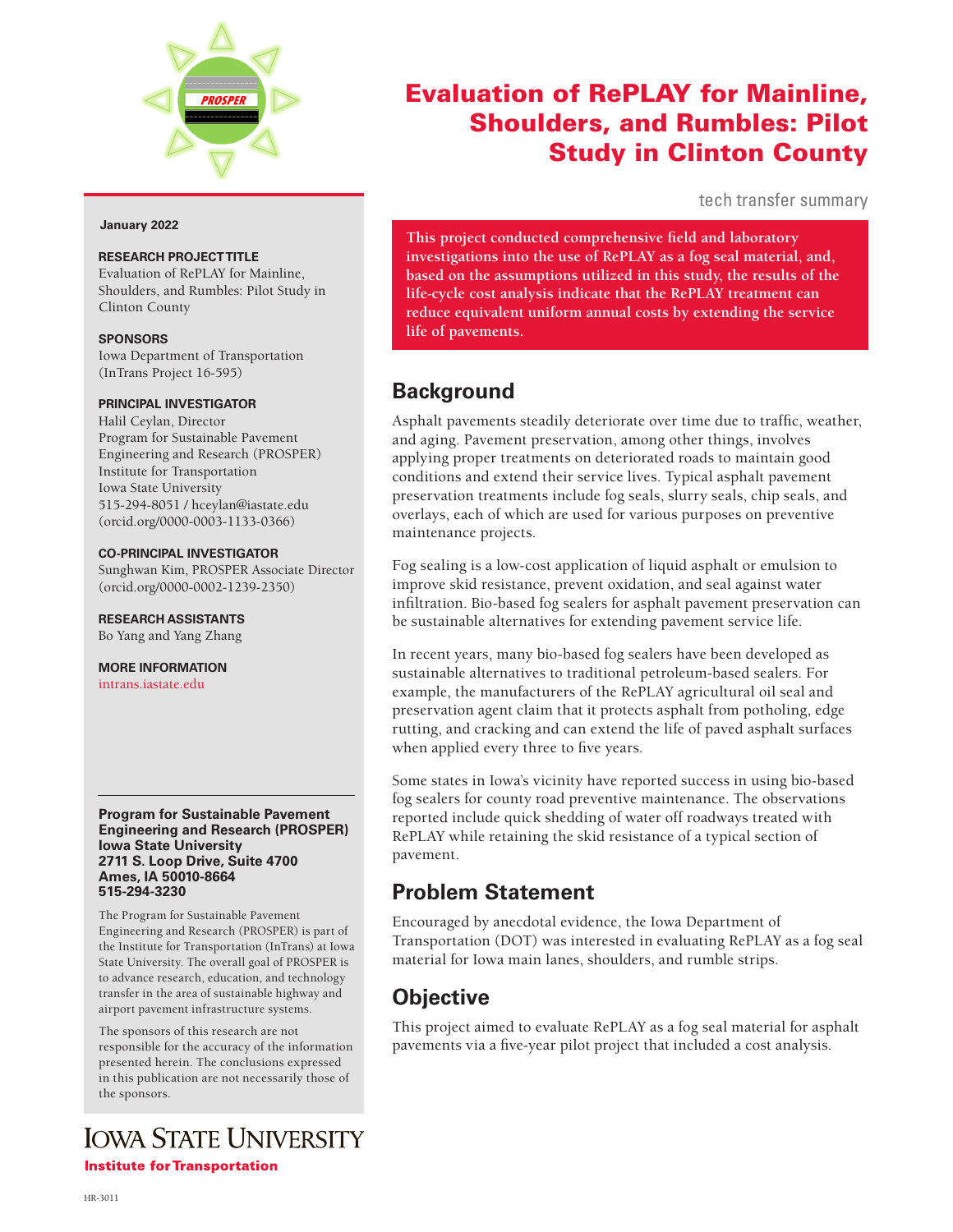# **Research Description**

In coordination with a vendor in Clinton County, Iowa, an asphalt pavement preservation project was selected for investigation. The proposed work included field, laboratory, and economic evaluation of the RePLAY application at the project site.

The commercial bio-based fog sealing material, RePLAY, was applied on a low-volume asphalt road. Its five-year performance was evaluated, and a life-cycle cost analysis was conducted.

#### **RePLAY Application in Clinton County**

The selected sites for RePLAY application in 2016 were a 3.3-mile road on County Road (CR) E-63/Y-32 with a 3-in. hot-mixed asphalt (HMA) overlay and another 0.3-mile road through the City of Toronto with a 2-in. HMA overlay.

The test sections at the installation site were divided into five sub-sections as follows: 100 ft of control section (CS with 0 gal/yd<sup>2</sup>), 1,000 ft of treated section No. 1 (TS 1 with 0.030 gal/yd<sup>2</sup>), 1,000 ft of treated section No. 2 (TS 2 with 0.025 gal/yd<sup>2</sup>), 1,000 ft of treated section No. 3 (TS 3 with 3, 0.020 gal/yd<sup>2</sup>), and the remaining roads used as other treated sections (RS with 0.020 gal/yd<sup>2</sup>). The items involved with field and laboratory investigations are summarized as follows.

#### Summary of field investigations for 2016 installation site:

- Documentation of the RePLAY installation procedure
- Pavement appearance and distresses
- Retroreflectivity
- Skid resistance
- British pendulum test
- Specimen coring for laboratory tests

#### Summary of laboratory investigations for 2016 installation site:

- Water absorption
- Air permeability
- Depth of penetration

The installation site in Clinton County had RePLAY applied on June 29, 2016. The spraying work was completed by a vehicle equipped with an automatic spray machine. During spraying, county engineers controlled traffic on the two-lane roadway by allowing only one lane to be open for vehicle traffic. After RePLAY application to the first lane, it was opened to traffic, with the second lane remaining closed for subsequent spraying work.



Image © Google Earth *Clinton County RePLAY installation and test sections*



Yang et al. 2020, Reprinted with permission from Springer Nature, © 2020 *Untreated lane (left) vs. treated lane (right) in section No.3*

#### **Field Investigation**

The RePLAY installation procedures in Clinton County were documented, and the resulting pavement performance was evaluated annually until the summer of 2021.

Retroreflectivity was documented until the summer of 2018. Due to an accidental repainting that occurred at the end of 2017, the retroreflectivity of the pavement markings measured in 2018 showed this, and there was no need to continue the retroreflectivity measurements after 2018.

The skid number (SN) and British pendulum number (BPN) were measured for the installation sections in this study.

Pavement appearance and distress were also documented for these test sections. On June 29, 2016, the researchers performed the first survey before the RePLAY application, and follow-up surveys were conducted every year until August 24, 2021, about five years after the first application.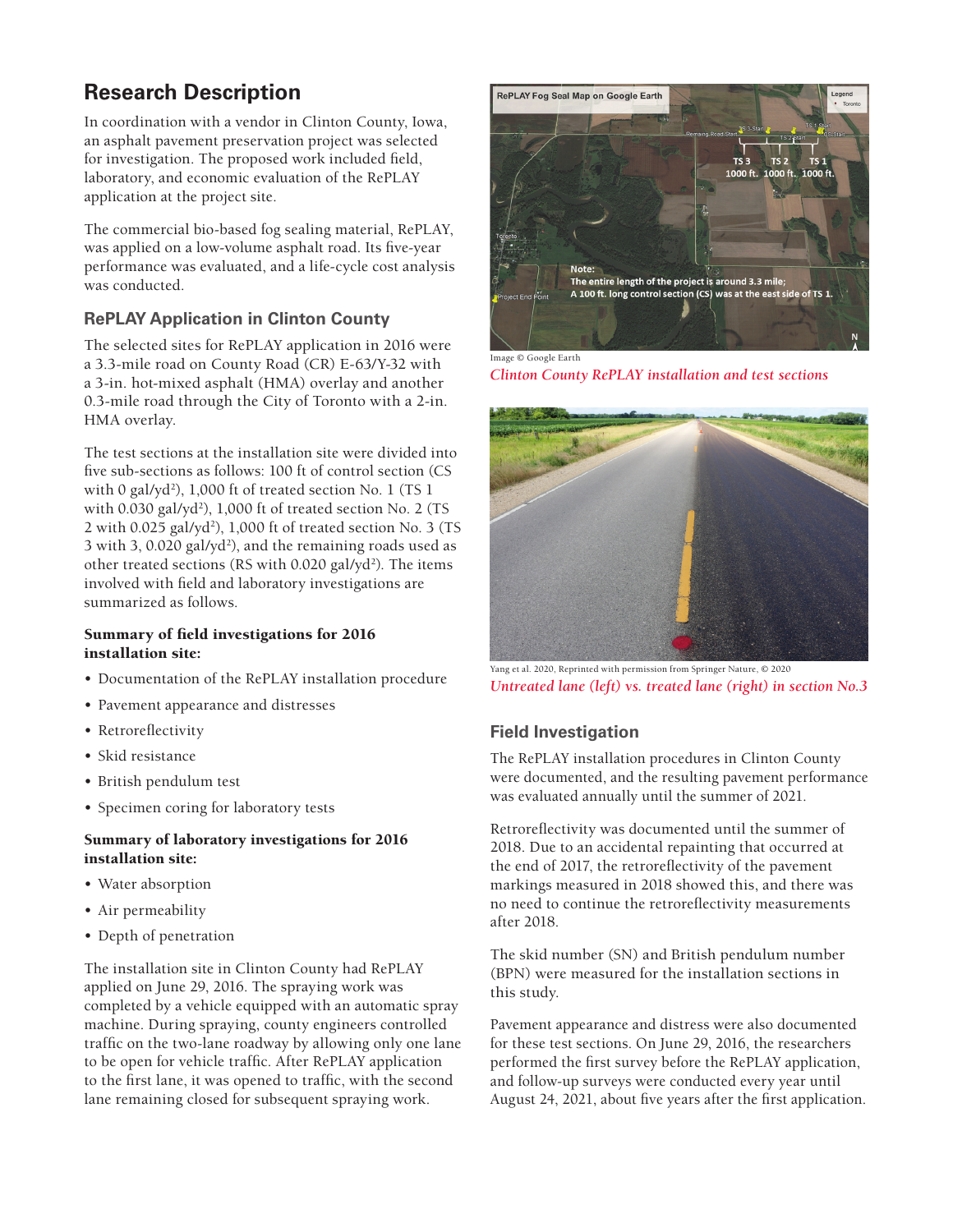#### **Laboratory Investigation**

Water absorption tests were conducted in the laboratory for this study. The specimens were immersed into a water tube; then, dry weights, water weights, and saturated surface-dry weights were measured for calculation of water absorption.

A specifically designed air-permeability testing device was used to measure the real-time air pressure graph of specimens over time.

Examination of the penetration depth of RePLAY with in situ specimens was also attempted.

#### **Life-Cycle Cost Analysis**

To evaluate the economic benefit of using RePLAY, lifecycle cost analysis (LCCA) was performed. This study adopted the equivalent uniform annual cost (EUAC) model rather than the standardized net present value (NPV) model.

The cost of RePLAY was \$2.12/yd<sup>2</sup> based on the contract for RePLAY application in Clinton County in 2016, for a 20-year expected service life of the untreated pavement, after which a reconstruction cost of \$40/yd<sup>2</sup> or a rehabilitation cost of \$25/yd<sup>2</sup> would be needed. The crack sealing was also assumed to be repeated every year at a cost of \$1/ft. All cases used 5% as the discount rate.

This study created four different scenarios by considering the causes of cracking and options at the end of the pavement service life, as follows:

- Scenario A is the one that reconstructs a new surface after the service life and counts all cracking, including the coring-related cracking
- Scenario B is a rehabilitation scenario instead of reconstruction that also counts all cracking, including the coring-related cracking
- Scenario C is a reconstruction scenario, but the coringrelated cracking is eliminated for estimating the crack growth rate
- Scenario D is a rehabilitation scenario, but the coringrelated cracking is eliminated for estimating the crack growth rate

As shown in the tables, seven cases for each scenario were evaluated in the cost analysis, including one untreated case, three one-time treatment cases, and three re-treatment cases.

The different cases of RePLAY treatments were assumed to begin their first treatment from the fifth year to simulate the treatment schedule of the project site.

| <b>Cases</b>          | <b>Treatment Times</b> | <b>Total Effective</b><br><b>Period (year)</b> | <b>Service Life</b><br>(year) | <b>Extended Service</b><br>Life (year) | Total EUAC (\$/yd <sup>2</sup> ) |                   |
|-----------------------|------------------------|------------------------------------------------|-------------------------------|----------------------------------------|----------------------------------|-------------------|
|                       |                        |                                                |                               |                                        | <b>Scenario A</b>                | <b>Scenario B</b> |
| <b>Untreated Case</b> |                        | 0                                              | 20                            | $\bf{0}$                               | 1.30                             | 0.85              |
| Case 1-a              |                        | 3                                              | 21.4                          | 1.4                                    | 1.28                             | 0.89              |
| Case 1-b              |                        | 15                                             | 26.9                          | 6.9                                    | 1.18                             | 0.95              |
| Case 2-a              |                        | 4                                              | 22.4                          | 2.4                                    | 1.20                             | 0.84              |
| Case 2-b              | 4                      | 16                                             | 29.5                          | 9.5                                    | 0.97                             | 0.78              |
| Case 3-a              |                        | 5                                              | 23.4                          | 3.4                                    | 1.13                             | 0.79              |
| Case 3-b              |                        | 15                                             | 30.1                          | 10.1                                   | 0.89                             | 0.69              |

#### *Various cases utilized in Scenario A and B for LCCA in this study*

*Various cases utilized in Scenario C and D for LCCA in this study*

| <b>Cases</b>          | <b>Treatment Times</b> | <b>Total Effective</b><br><b>Period (year)</b> | <b>Service Life</b><br>(year) | <b>Extended Service</b><br>Life (year) | Total EUAC (\$/yd <sup>2</sup> ) |                   |
|-----------------------|------------------------|------------------------------------------------|-------------------------------|----------------------------------------|----------------------------------|-------------------|
|                       |                        |                                                |                               |                                        | <b>Scenario C</b>                | <b>Scenario D</b> |
| <b>Untreated Case</b> | $\bf{0}$               | $\mathbf{0}$                                   | 20.0                          | 0.0                                    | 1.26                             | 0.81              |
| Case 1-a              |                        | 3                                              | 21.1                          | 1.1                                    | 1.29                             | 0.88              |
| Case 1-b              | 5                      | 15                                             | 25.4                          | 5.4                                    | 1.31                             | 1.00              |
| Case 2-a              |                        | 4                                              | 22.1                          | 2.1                                    | 1.21                             | 0.82              |
| Case 2-b              | 4                      | 16                                             | 28.3                          | 8.3                                    | 1.05                             | 0.80              |
| Case 3-a              |                        | 5                                              | 23.1                          | 3.1                                    | 1.13                             | 0.77              |
| Case 3-b              | 3                      | 15                                             | 29.2                          | 9.2                                    | 0.93                             | 0.70              |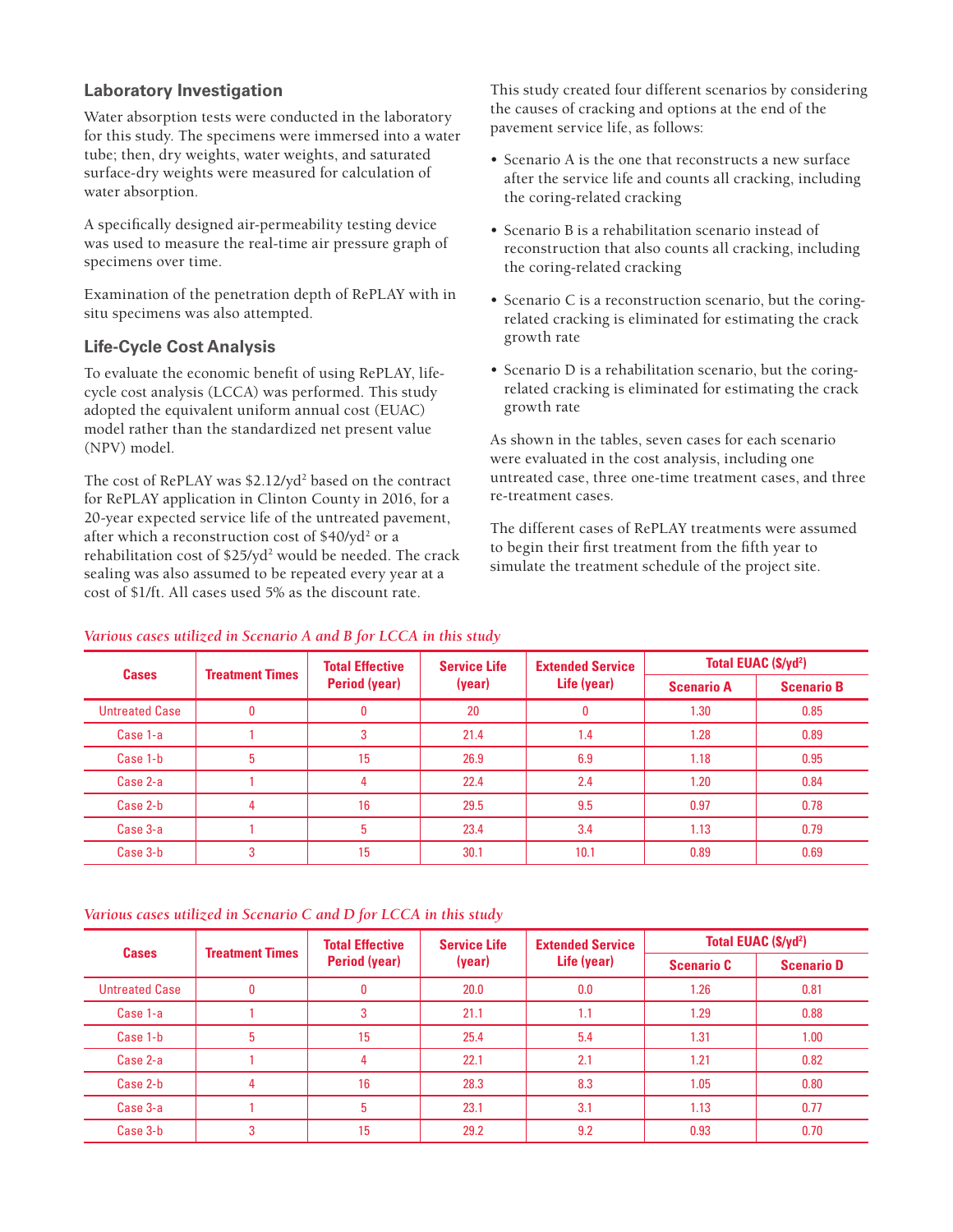# **Field Test Key Findings**

The pavement-marking retroreflectivity results showed that retroreflectivity was restored to the level before application within two weeks after RePLAY application. A surface treatment like a fog seal could reduce the retroreflectivity of the glass beads due to the covered and blocked retroreflective illuminance.

However, since the documented retroreflectivity of the treated sections before and two weeks after installation of the bio-based fog seal did not exhibit a significant difference, it indicated that the pavement surface had absorbed the RePLAY. Traffic wear, rain washing, and wind blowing can also contribute to the abrasion of the remaining oil retained on the pavement surface. Therefore, the potential reduction in retroreflectivity in the short-term due to the application of RePLAY could be fully recovered within two weeks.

The results of the SN and BPN tests indicated that RePLAY can influence surface friction. About one week after RePLAY installation, the SN had distinctly decreased, while, after several months, skid resistance was restored to its original condition. BPN results showed that the RePLAY-treated sections had higher BPN values than the control section one year after application. In summary, while pavements treated with RePLAY displayed short-term decreases in surface friction, they resumed their previous condition after several months and were able to maintain the earlier friction condition.

Pavement appearance and distress results indicated that the RePLAY treatment could effectively control cracking five years after treatment, with an application rate of 0.02 gal/yd2 achieving the best performance in terms of lowest crack growth rate.

### **Laboratory Test Key Findings**

The laboratory water absorption test results indicated lower absorption achieved by all RePLAY treated specimens due to these specimens having less pore space than control specimens, with RePLAY filling the voids in the asphalt mixture.

The results of the laboratory air permeability tests indicated that an increase in the application rate reduced air permeability in the specimens, with filled voids in the treated asphalt mixtures being the probable reason for the lower permeability. From the perspective of pavement preservation, lower permeability is desired since it can prevent water infiltration into the pavement structure.

Blue light-emitting diode (LED) and ultraviolet (UV) lights could not detect the penetration depth of RePLAY in the in situ specimens by observing different colors

in the samples. The presence of RePLAY could not be visualized, probably due to the absorption from aggregate or evaporation to the environment.

# **Life-Cycle Cost Analysis Key Findings**

The EUCA evaluations shown in the tables indicated that replication cases with three RePLAY applications (Case 3-b) in Scenario D exhibited the lowest EUCA, indicating that this scenario is the most cost-effective option for road preservation.

# **Key Findings Summary**

- Field distress investigations indicated that the RePLAYtreated sections exhibited lower crack growth rates than the untreated sections.
- While the skid resistance of the investigated site decreased immediately after the application of the biobased fog seal, the original friction value was restored within 11 months after spraying.
- While the RePLAY application could cause the temporary retroreflectivity reduction of pavement strip marking, the original retroreflectivity was restored within two weeks after RePLAY application.
- Laboratory investigations indicated that an increase in the application rates of RePLAY resulted in reduced water absorption and air permeability in tested specimens.
- It was difficult to determine the depth of penetration of the RePLAY material under either LED or UV lighting
- Based on the assumptions utilized in this study, the results of the life-cycle cost indicated that the RePLAY treatment can reduce EUACs by extending the service lives of pavements.

### **Implementation Readiness and Benefits**

In summary, the application of RePLAY appears to extend the service life of asphalt pavement and reduce the lifecycle cost by maintaining surface friction, controlling crack growth, and reducing moisture penetration into the pavement structure. Based on the assumptions utilized in this study, RePLAY re-application is recommended every three to five years.

The performance of the treated site will be monitored for up to five additional years. The results of this study are beneficial to both the Iowa DOT and local agencies in developing another effective alternative for the purpose of pavement preservation.